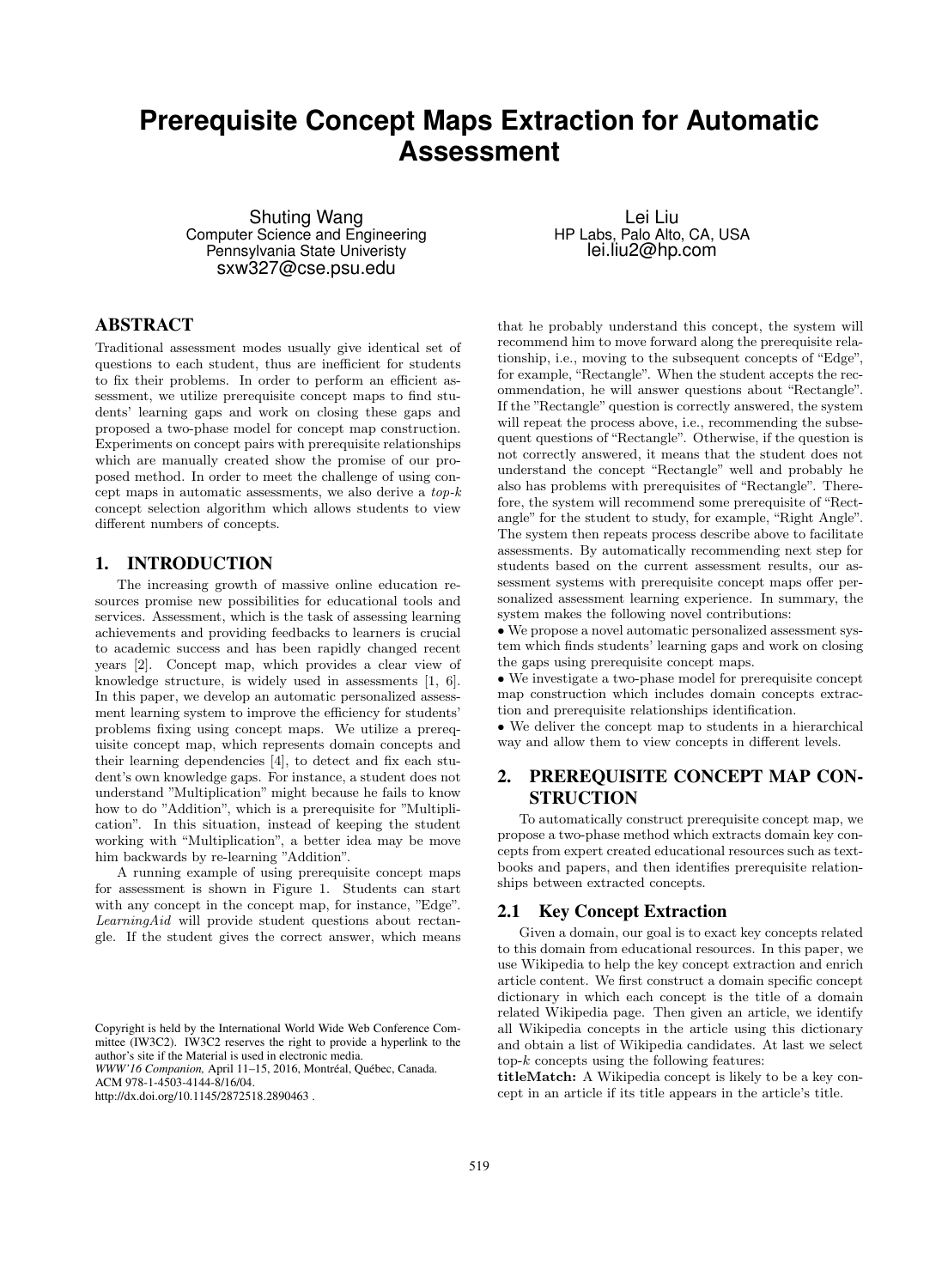

Figure 1: A running example for using prerequisite concept map to help student fix learning gap.

cosineSim: A Wikipedia concept is likely to be a key concept in an article if it has similar lexical contents with the article. cosineSim captures the cosine similarity between the concept vector of Wikipedia candidate and that of the article.

Therefore, the domain key concept set consists of the top-k candidates based on *cosineSim* score and those candidates with  $titleMatch(\cdot)$  score equals to 1.

#### 2.2 Prerequisite Relation Identification

Previous works mainly focus on hyponym relationship inference, which does not serve education purpose appropriately. Here we argue that there is likely to be prerequisite relationship between concept  $A$  and  $B$  if:

Usage of one concept in the definition of the other concepts: If concept  $A$  is used in  $B$ 's definition,  $A$  is likely to be  $B$ 's prerequisite.

Similar Content and Different Learning Levels: If two concepts cover similar topics, it is likely that they have some learning dependencies. For instance, "Network congestion" and "TCP congestion-avoidance algorithm" share a lot of topics such as packet loss and additive increase/multiplicative decrease, and "TCP congestion-avoidance algorithm" depends on"Network congestion". However, "TCP congestion-avoidance algorithm" and "Network security" do not share a lot of common topics and it is unlikely that there is a prerequisite relationship between them.

However, not all pairs of concept with similar content have prerequisite relationships. For example, "Transmission Control Protocol" and "User Datagram Protocol" cover similar topics while they are concepts at equivalent level of learning. Therefore, given two concepts, it is necessary to identify whether they are at different learning levels for prerequisite relationship inference.

Base on above arguments, we investigate three sets of features given pair of concepts A and B:

Usage in Definition Feature Feature  $usage(\cdot)$  captures whether a concept is used in another concept's definition.  $usage(A, B) = 1$  if A appears in B's definition. A challenge is to obtain definitions of Wikipedia concepts. Here given a Wikipedia concept, we use the first sentence in its Wikipedia page as its definition. The reason of doing this is that most Wikipedia pages have a unified pattern with their first sentences as "concept is definition of the concept". For instance, Wikipedia concepts "Logarithm" and "e (mathematical constant)" are used to define "Natural logarithm" (definition for "Natural logarithm") is "The natural logarithm of a number is its logarithm ... " and usage(logarithm, naturallogarithm)  $= 1$ . In this case, "Logarithm" is a prerequisite of "Natural Logarithm".

Content Similarity Feature This feature captures the lexical similarity between Wikipedia concepts. We use feature  $cosineSim(\cdot)$  defined in Section 2.1 to capture the content similarity between A and B.

Learning Level Features Learning level features measure whether a concept has a lower learning level and should be learned first. In order to capture this more precisely, we investigate three features to calculate the learning level of a concept: range of topic coverage, number of in-links and number of out-links. Given a collection of Wikipedia concepts  $C$  and a Wikipedia concept  $c_i$ , we define the following measurements:

Range of topic coverage: We first measure the learning level of a concept based on the range of topics covered by the concept [3]. Essentially, the more topics that a concept covers, the more basic the concept is. For instance, "Computer Network" covers more topics than "TCP" does and has a lower learning level and should be learned first. The range of topic coverage score  $tc(c_i)$  of  $c_i$  is the Shannon Entropy over topics discussed in  $c_i$ . To be more specific, we run a topic model on C to generate s topics and the topic distributions for each concept in C. A topic model generates a document-topic matrix  $F_{n\times s}$  where *n* is the number of concepts in the corpus.  $F_{im}$ , where  $F_{im}$ , with  $i < |C|$  and  $m < s$ , is the probability that topic m is assigned to  $c_i$ . Then we compute the Shannon Entropy  $H(c_i)$ , i.e., the range of topic coverage score  $tc(c_i)$ , based on  $F_{n \times s}$  as follows:

$$
tc(c_i) = H(c_i) = \sum_{m} -F_{im}log(F_{im}).
$$
 (1)

Number of in-links/out-links received: Besides the content information, millions of cross-page links in Wikipedia is also useful in detecting concept learning levels. If  $c_i$  receives a lot of in-links from other concepts, it is likely that  $c_i$  is fundamental in C and should be learned first. Similar conclusion can be drawn on the number of out-links of a concept.

Based on features defined above, for each concept, we then normalize value of each measurement to [0,1] range, and take their weighted sum as the learning level score of the concept. The higher the learning level score is, the more basic the concept is.

We then investigate a threshold-based algorithm which selects pairs of concepts with prerequisite relationships. Given concepts A and B, if  $use(A, B) = 1$ , we consider A to be the prerequisite of  $B$  and the algorithm stops; Otherwise, if the learning level difference and the content similarity between A and B are greater than some thresholds, A is considered as a prerequisite of B.